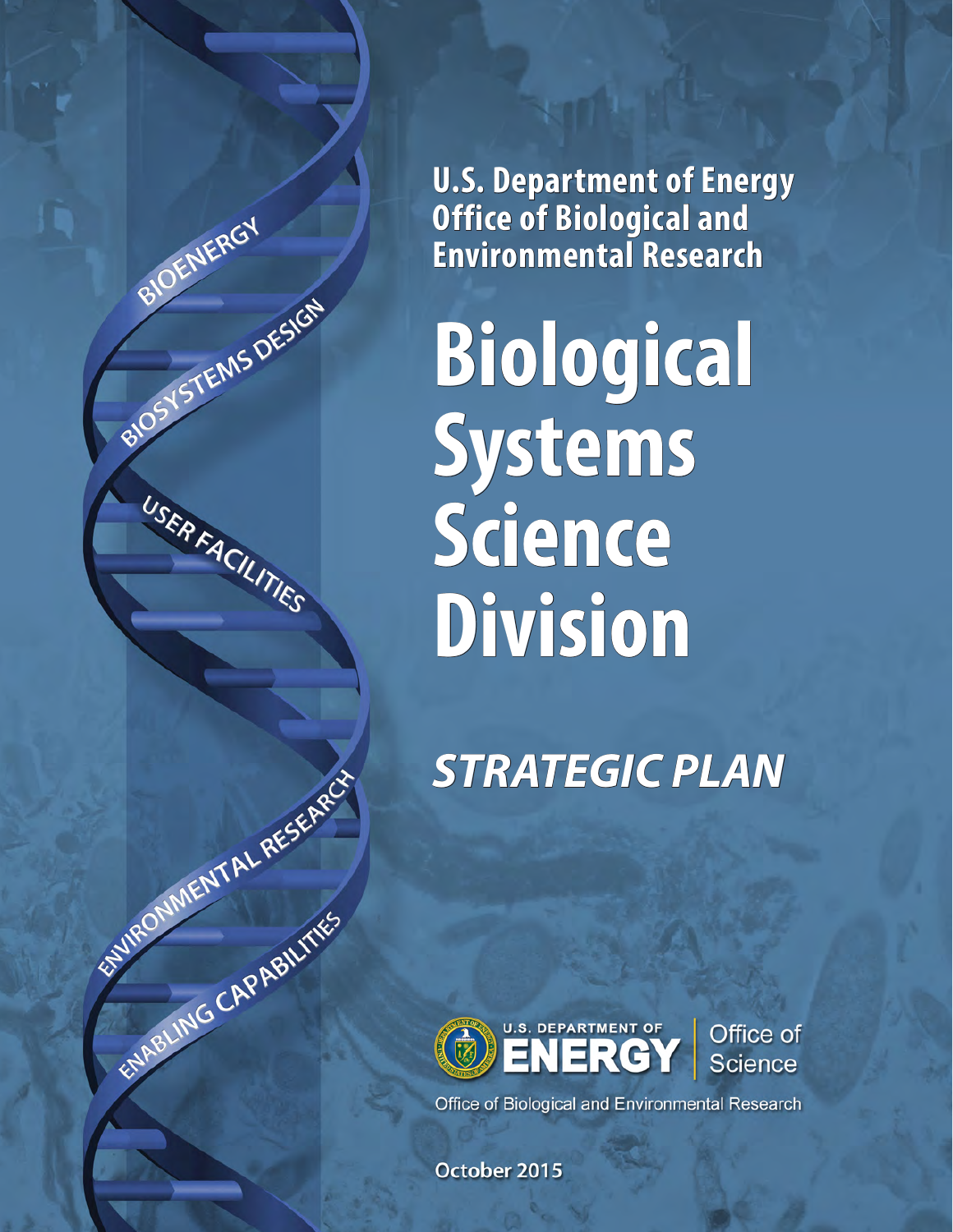# **U.S. Department of Energy Office of Science**

# **Office of Biological and Environmental Research**

# *Biological Systems Science Division*

Unless noted, email addresses for BER staff follow the format: firstname.lastname@science.doe.gov

#### **Todd Anderson, Director, 301.903.3213**

### **Genomic Science Program**

Catherine Ronning, 301.903.9549 Pablo Rabinowicz, 301.903.0379 Kent Peters, 301.903.5549 Dawn Adin, 301.903.0570 Ramana Madupu, 301.903.1398 Roland Hirsch, 301.903.9009

#### **Bioenergy Research**

 **Bioenergy Research Centers** Kent Peters, 301.903.5549

**Systems Biology Research for Bioenergy** Dawn Adin, 301.903.0570

 **Plant Feedstocks Genomics** Catherine Ronning, 301.903.9549

 **Sustainable Bioenergy Research** Catherine Ronning, 301.903.9549

**Biosystem Design** Pablo Rabinowicz, 301.903.0379

**Carbon Cycling and Biogeochemical Research** Dawn Adin, 301.903.0570

# **Computational Biology**

Ramana Madupu, 301.903.1398

### **Bioimaging Technology Development**

Prem Srivastava, 301.903.4071 Amy Swain, 301.903.1828

### **Facilities and Infrastructure**

**Joint Genome Institute** Daniel Drell, 301.903.4742

**Structural Biology Infrastructure** Amy Swain, 301.903.18280

### **Human Research Subjects Protection**

Elizabeth White, 301.903.7693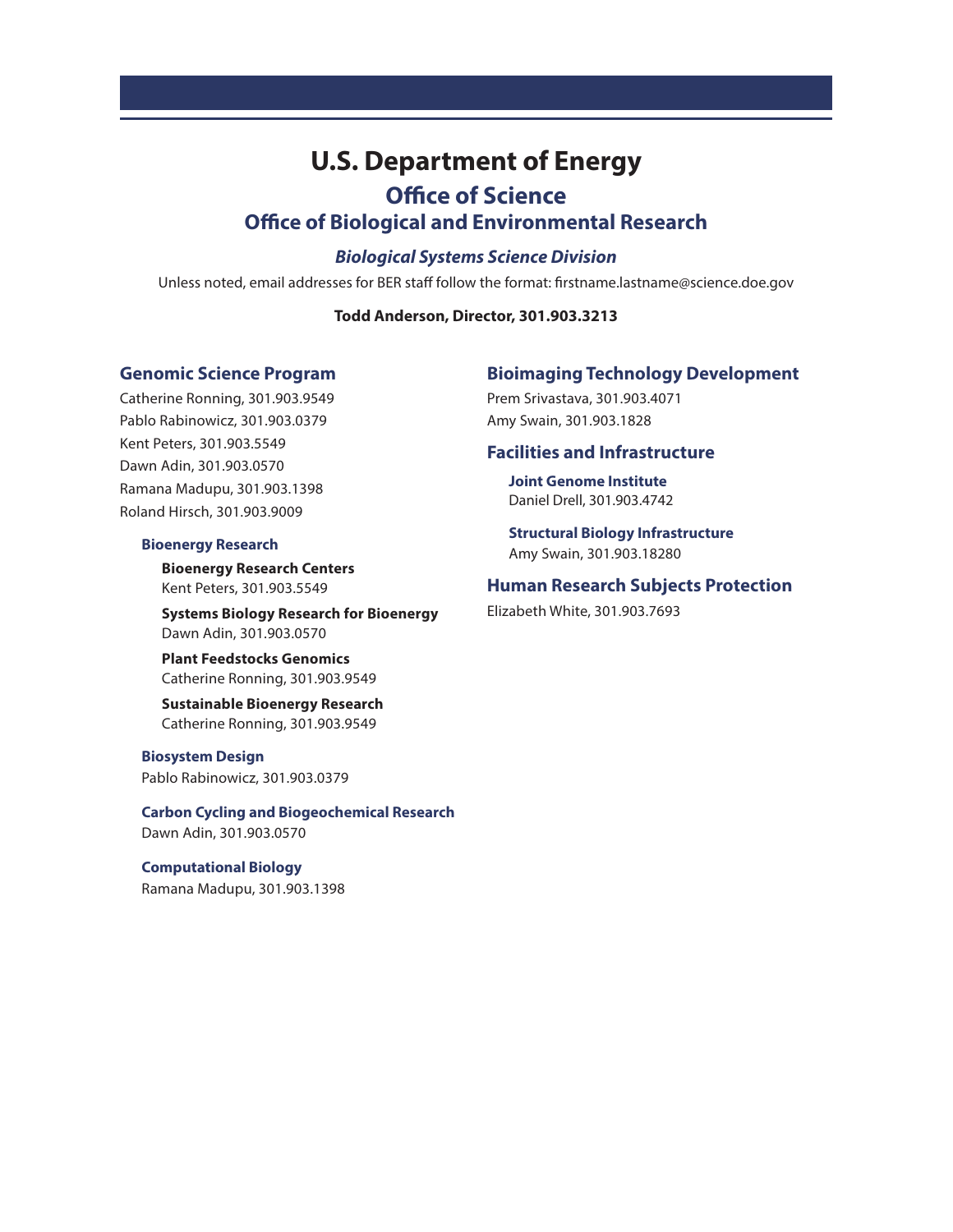*U.S. Department of Energy Office of Biological and Environmental Research*

# **Biological Systems Science Division**

# **STRATEGIC PLAN**

**October 2015**

**[science.energy.gov/ber/research/bssd/](http://www.science.energy.gov/ber/research/bssd/)**

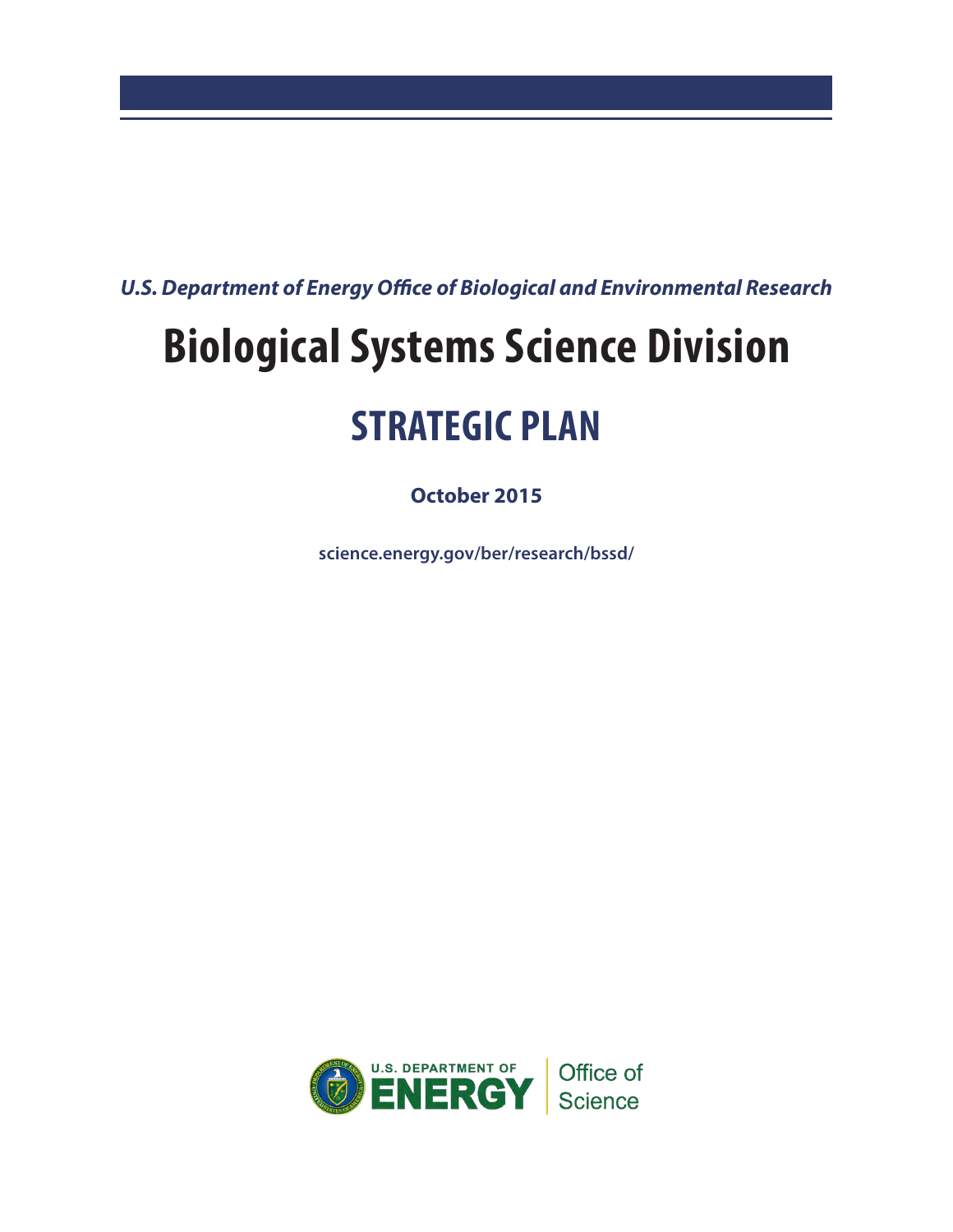# **Contents**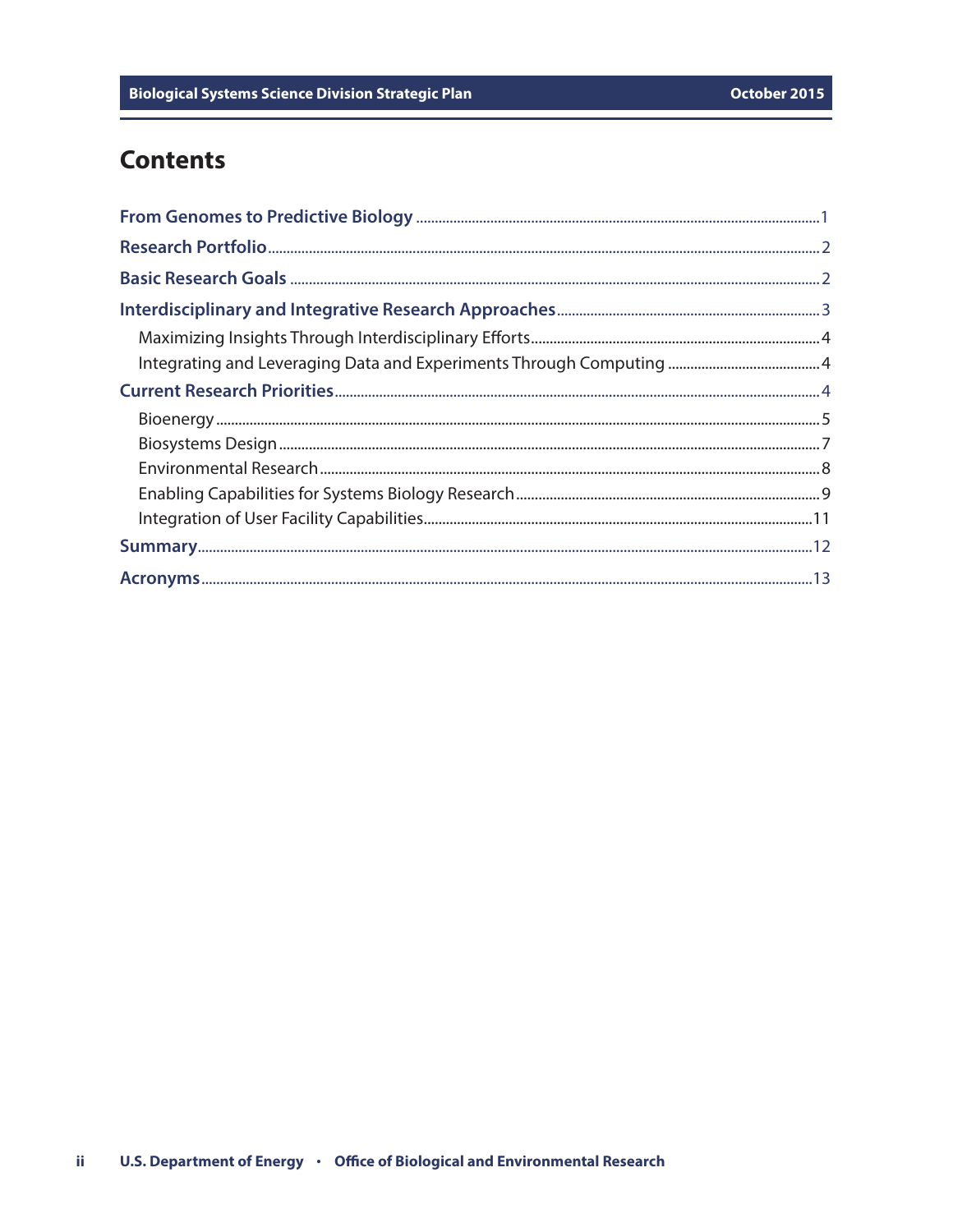# <span id="page-4-0"></span>**From Genomes to Predictive Biology**

Incoded in the genomes of plants, microbes,<br>and their communities are biological prin-<br>ciples that offer a wealth of potential for<br>advancing U.S. Department of Energy (DOE) priand their communities are biological principles that offer a wealth of potential for advancing U.S. Department of Energy (DOE) priorities in developing renewable energy sources, understanding possible effects of Earth system change, and establishing leadership in biotechnology development.1–2 To harness this potential, the Office of Biological and Environmental Research's (BER) Biological Systems Science Division (BSSD) within the DOE Office of Science

supports basic research to understand the fundamental nature of biological processes relevant to DOE energy and environmental challenges.

A central feature of BSSD research is using genome sequences as a foundational basis for attaining a mechanistic, predictive understanding of diverse plant and microbial systems across a range of scales, from molecules to small ecosystems (see Fig. 1. Multiscale Exploration of Biological Function, this page). This emphasis on genomics traces back to the instrumental role BER and collaborating entities played in pioneering the genome sequencing technology that culminated in



<sup>1</sup>*U.S. Department of Energy Strategic Plan 2014–2018.* [www.](http://www.energy.gov/sites/prod/files/2014/04/f14/2014_dept_energy_strategic_plan.pdf) [energy.gov/sites/prod/files/2014/04/f14/2014\\_dept\\_](http://www.energy.gov/sites/prod/files/2014/04/f14/2014_dept_energy_strategic_plan.pdf) [energy\\_strategic\\_plan.pdf](http://www.energy.gov/sites/prod/files/2014/04/f14/2014_dept_energy_strategic_plan.pdf)

<sup>2</sup>*DOE Genomic Science Program 2014 Strategic Plan.* [genomicscience.energy.gov/strategicplan/](http://genomicscience.energy.gov/strategicplan/index.shtml)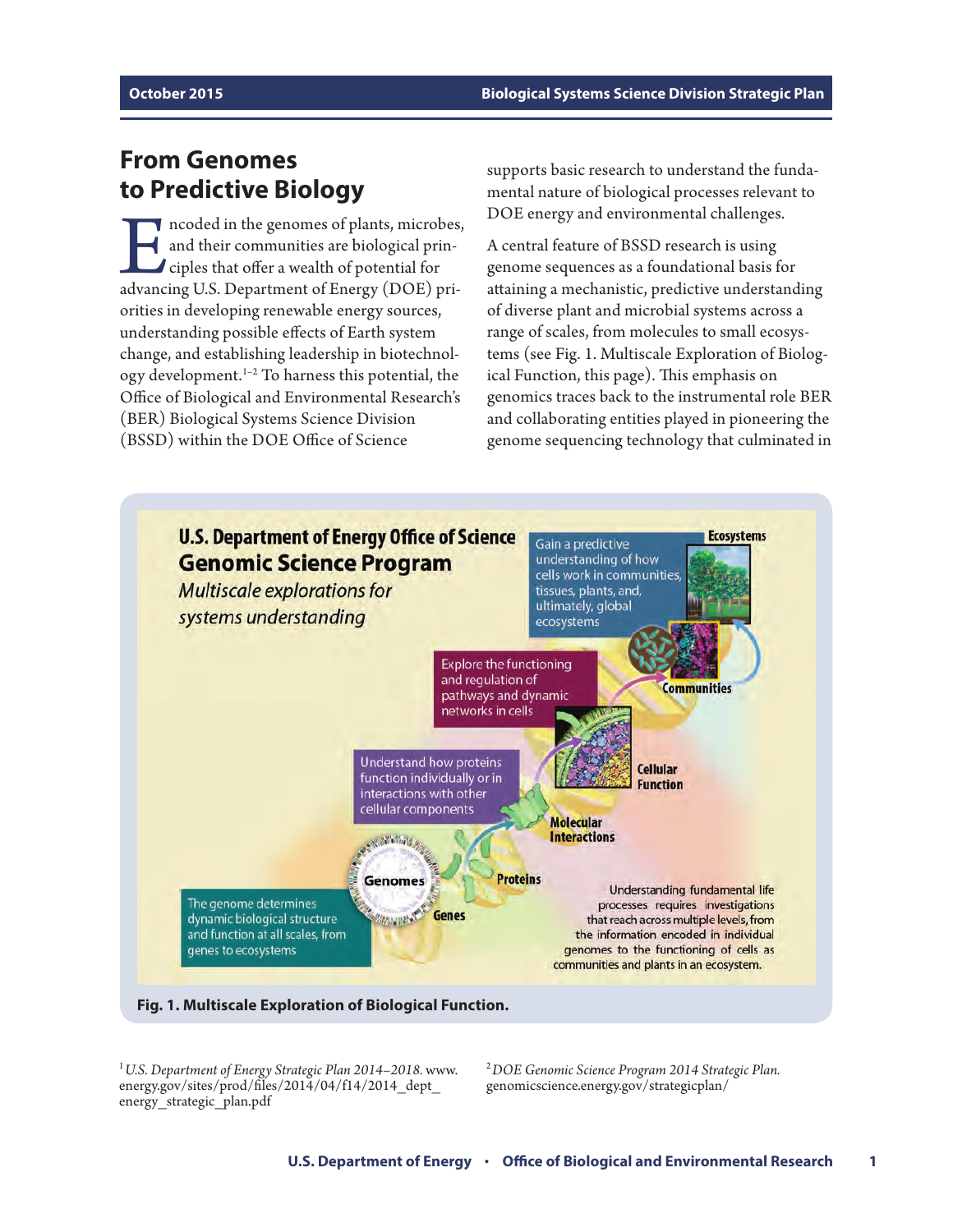<span id="page-5-0"></span>the production of the human genome sequence in 2003. Since then, genome sequencing capacity has progressed dramatically in a relatively short time. In fact, the vast volume of genome sequences and associated "omics" data from an ever-increasing range of organisms is presenting new challenges for meaningfully interpreting this information at a pace comparable to data production. Interpreting and leveraging this wealth of information will require new and efficient ways to accelerate knowledge generation and dissemination within the research community. This document outlines a high-level overview of BSSD's current science efforts and a strategy for incorporating new capabilities to propagate this knowledge for solutions to DOE missions.

# **Research Portfolio**

BSSD supports a unique combination of interdisciplinary, team-oriented research groups; advanced analysis capabilities at DOE scientific user facilities; and access to high-performance computing. A major element of the BSSD portfolio is the Genomic Science program, which supports the bulk of the division's bioenergy and

environmental research. To advance this research, the program relies on the insights and talents of a multidisciplinary research community from academia, industry, and the DOE national laboratories.

In addition, BSSD supports genome sequencing and analysis technologies at the DOE Joint Genome Institute ( JGI), as well as structural biology capabilities at DOE synchrotron light (and neutron) sources. The division also has access to highperformance computational systems via the National Energy Research Scientific Computing

Center (NERSC) and the DOE Systems Biology Knowledgebase (KBase). These capabilities recently have been supplemented with a new Bioimaging Technology development program [\(science.energy.gov/ber/bioimaging-technology/](http://science.energy.gov/ber/bioimaging-technology/)).

BSSD's combination of scientific expertise coupled with advanced enabling capabilities and highperformance computational systems constitutes a unique and world-class research program in plant and microbial systems biology (see sidebar, Applying the Power of Systems Biology, this page).

# **Basic Research Goals**

The overall goal of BSSD is to "provide the necessary fundamental science to understand, predict, manipulate, and design biological processes that underpin innovations for bioenergy and bioproduct production and to enhance the understanding of natural environmental processes relevant to DOE" (see sidebar, BSSD Overarching Goal and Objectives, p. 3). At its most fundamental level, the division collectively seeks to answer a set of basic questions important to understanding biology:



# **Applying the Power of Systems Biology**

The ongoing "omics" revolution continues to generate new and increasingly sophisticated

experimental systems biology approaches and analytical techniques that can be brought to bear on Department of Energy mission goals. A useful description of systems biology is provided in the National Academy of Sciences report, *A New Biology for the 21st Century*:

"Systems biology seeks a deep quantitative understanding of complex biological processes through dynamic interaction of components that may include multiple molecular, cellular, organismal, population, community, and ecosystem functions. It builds on foundational large-scale cataloguing efforts (e.g., genomics, proteomics, metabolomics, etc.) that specify the 'parts list' needed for constructing models. The models relate the properties of parts to the dynamic operation of the systems they participate in."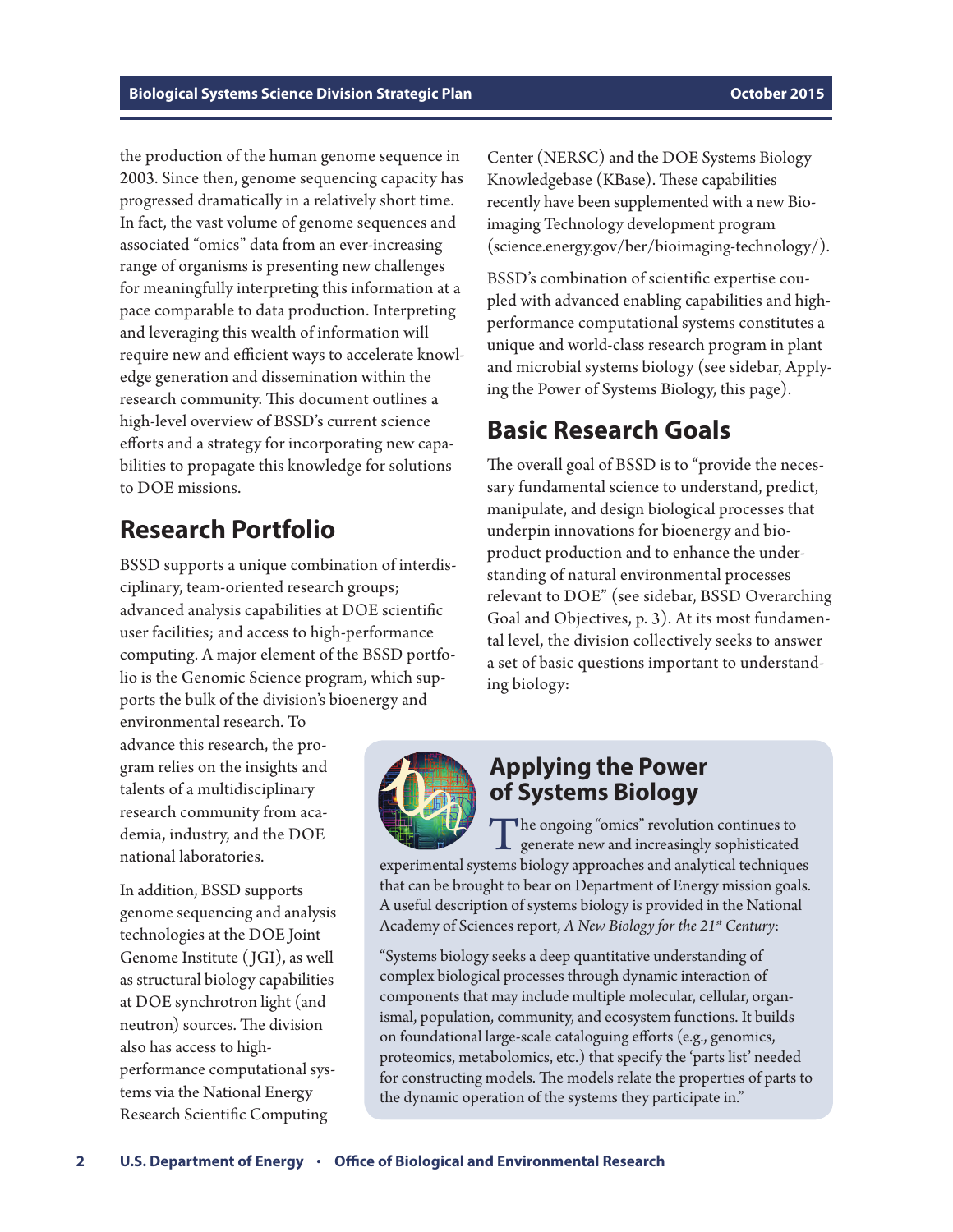# <span id="page-6-0"></span>**BSSD Overarching Goal and Objectives**

*Overarching Goal: Provide the necessary fundamental science to understand, predict, manipulate, and design biological processes that underpin innovations for bioenergy and bioproduct production and to enhance the understanding of natural environmental processes relevant to DOE.*

### **Objectives**

- **•** Provide a basic understanding of plant and microbial biology to underpin the production of biofuels and bioproducts from sustainable plant biomass resources.
- **•** Develop the fundamental understanding of genome biology needed to design, modify, and optimize plants, microbes, and biomes for beneficial purposes.
- **•** Gain a predictive understanding of biological processes controlling the flux of materials (e.g., carbon, nutrients, and contaminants) in the environment and how these processes impact ecosystem function.
- **•** Develop the enabling computational, visualization, and characterization capabilities to integrate genomic data with functional information on biological processes.
- **•** Broaden the integrative capabilities within and among DOE user facilities to foster a more interdisciplinary approach to BER-relevant science and aid interpretation of plant, microbe, and microbial community biology.
- **1.** What information is encoded in a genome sequence, and how is this information translated to function?
- **2.** What interactions (e.g., among cells in a microbial community or within plant tissues) regulate the function of living systems, and how can these interactions be understood dynamically and predictively?
- **3.** How do living systems interact with their environment and respond to changes (e.g., in temperature, water and nutrient availability, and ecological interactions among microbial communities and plants in microbiomes or small ecosystems)?
- **4.** What organizing principles need to be understood to combine or design biological processes for beneficial purposes?

Answering these basic questions across multiple species in varied environments (both natural and in the laboratory) and at scales ranging from

molecules to ecosystems provides opportunities to learn from biology and use or design biological processes for numerous societal benefits.

# **Interdisciplinary and Integrative Research Approaches**

Today, the scope of BSSD basic science programs extends to the myriad microbial and plant species that harbor metabolic capabilities that could be harnessed for DOE missions in bioenergy and environment. The challenge is to understand how genomic information is translated to function in these biological systems and how these systems are coupled together over a range of cellular, multicellular, and small ecosystem scales. The breadth and complexity of this research require interdisciplinary approaches and new computational strategies for integrating and effectively working with the large-scale and diverse data emanating from each program in the BSSD portfolio: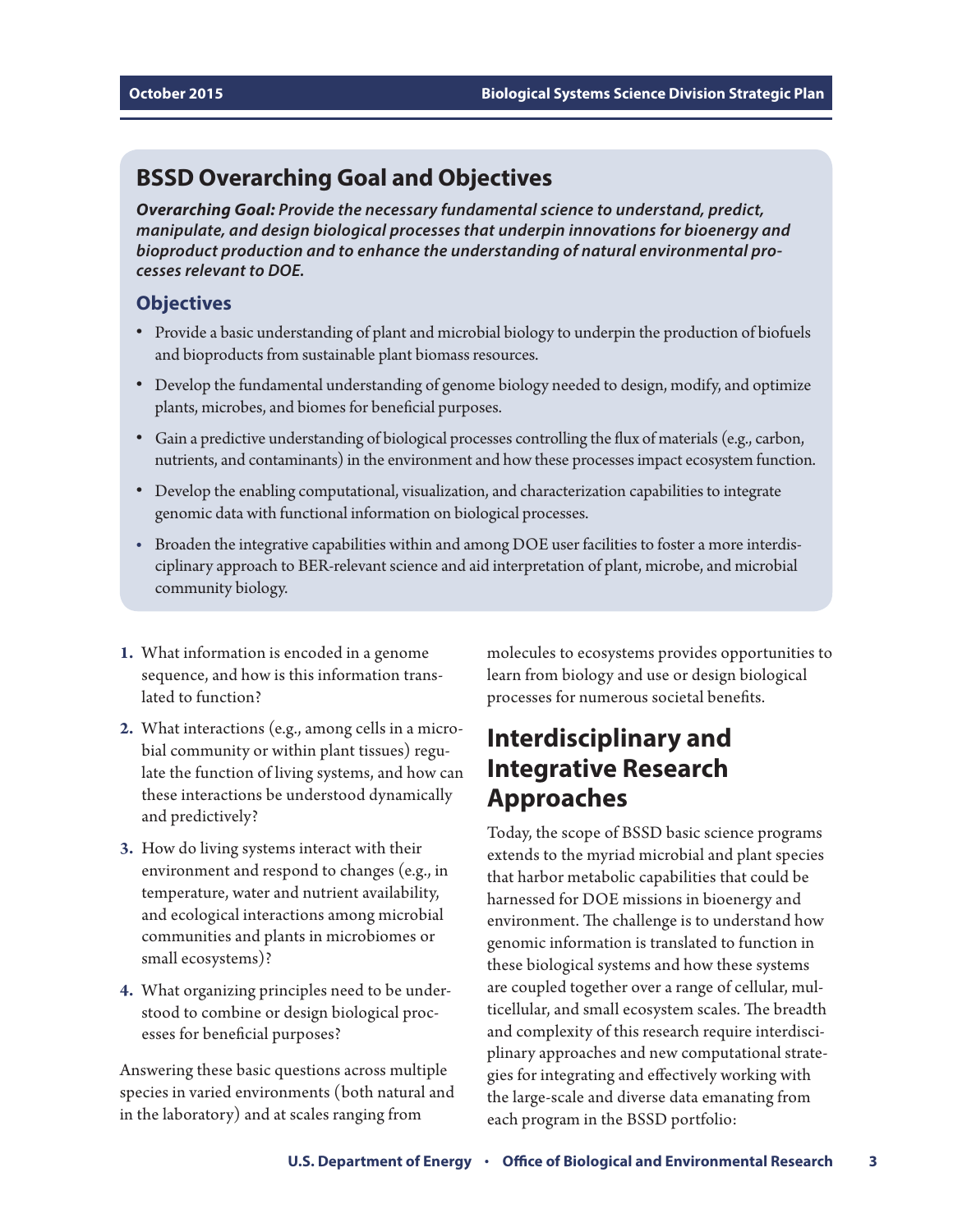#### <span id="page-7-0"></span>Genomic Science Program

- **•** Bioenergy Research
	- **–** Bioenergy Research Centers
	- **–** Systems Biology Research for Bioenergy
	- **–** Plant Feedstocks Genomics
	- **–** Sustainable Bioenergy Research
- **•** Biosystems Design
- **•** Carbon Cycling and Biogeochemical Research
- **•** Computational Biology

#### **Bioimaging Technology Development**

#### **Facilities and Infrastructure**

- **•** DOE Joint Genome Institute
- **•** Structural Biology Infrastructure

# **Maximizing Insights Through Interdisciplinary Efforts**

Interdisciplinary collaborations are a hallmark of BSSD research, and the division will continue to promote such efforts across a range of modalities—from small projects (including those led by single investigators) to large comprehensive science teams within academia and the DOE national laboratories. Additionally, BSSD will strive to cultivate an integrative, collaborative atmosphere across its entire portfolio through focused workshops and principal investigator meetings that promote a free exchange of scientific ideas among researchers and program staff from different disciplines. These efforts will maximize the potential for new and translational insights.

# **Integrating and Leveraging Data and Experiments Through Computing**

A key counterpart to BSSD interdisciplinary research is the development of new approaches to efficiently combine high-performance computational techniques with experimental analyses to enable iterative hypothesis-based research on whole biological systems (see. Fig. 2. Integrating Experiments, Computing, and Technologies for

Predictive Understanding, p. 5). Rapid advances in omics technologies are providing increasingly detailed insights into genome organization and expression, and new experimental capabilities are yielding equally detailed information on overall biological function. The ever-increasing complexity and diversity of these datasets require developing high-performance computational approaches to integrate this information across molecular, multicellular, and small ecosystem scales and to simplify the ability to work with and interpret the data.

As analyses become more complex, capabilities also are needed for sharing, reproducing, and propagating scientific results among researchers. Common computational platforms openly accessible to the research community (e.g., KBase) could supply the frameworks needed to facilitate these interactions, resulting in new knowledge generation.

# **Current Research Priorities**

BSSD basic science challenges in bioenergy, biosystems design, and environment are guided by national needs to develop renewable sources of energy that can replace products currently derived from fossil fuels and to better predict the impacts of Earth and environmental system change. Outlined below are long-term goals for each area of emphasis within the BSSD research portfolio, including bioenergy, biosystems design, environmental research, enabling capabilities, and user facility technologies and integration. The goals for each area align with and address overall division objectives.

Also described for each area are important existing or future linkages with other entities both within and external to DOE that pursue complementary research activities. In addition, BSSD will maintain communications with the National Academies, scientific societies, and nonprofit organizations to coordinate on science themes of mutual interest. The division also will continue to coordinate research activities under the umbrella of the National Science and Technology Council.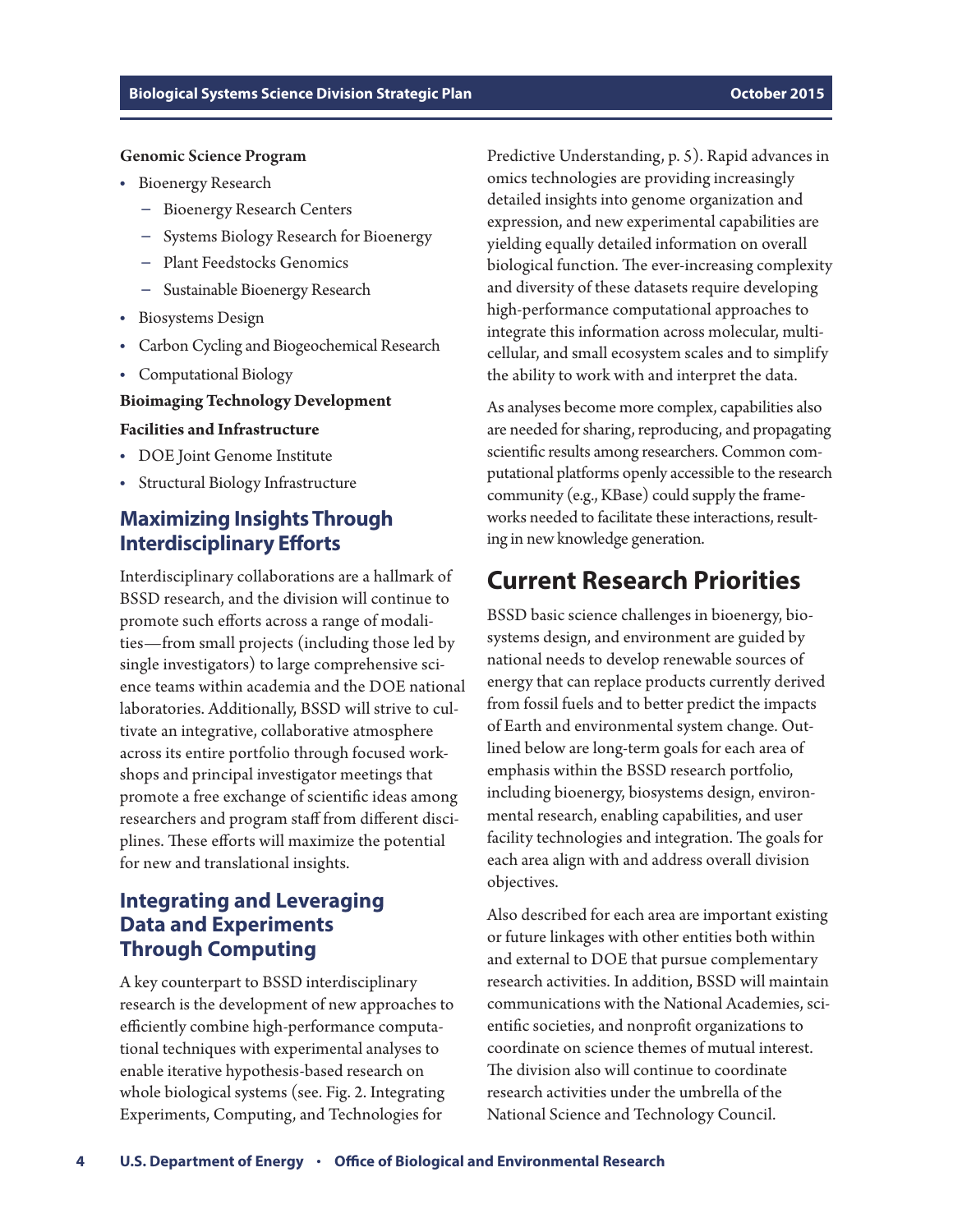<span id="page-8-0"></span>

**Fig. 2. Integrating Experiments, Computing, and Technologies for Predictive Understanding.**

# **Bioenergy**

*Goal: Provide a basic understanding of plant and microbial biology to underpin the production of biofuels and bioproducts from sustainable plant biomass resources.*

### *Bioenergy and Bioproducts Research*

Today's liquid fuels and many of the chemical products that form the basis of modern society are derived from petroleum and other fossil fuel resources, which are precious and ultimately limited in quantity. Producing fuels and chemicals from renewable resources lessens the dependence on petroleum for modern-day energy sources, paving the way toward a more sustainable long-term energy future.

BSSD basic research efforts in bioenergy and bioproducts seek to provide the fundamental science needed to underpin the development and use of renewable and sustainable biomass as a source of fuels and products. $2-5$  The scope of research extends from gaining a basic understanding of plant and microbial biology necessary for developing and

<sup>3</sup> *Lignocellulosic Biomass for Advanced Biofuels and Bioproducts.* [genomicscience.energy.gov/biofuels/](http://genomicscience.energy.gov/biofuels/lignocellulose/BioenergyReport-February-20-2015LR.pdf) [lignocellulose/BioenergyReport-February-20-2015LR.pdf](http://genomicscience.energy.gov/biofuels/lignocellulose/BioenergyReport-February-20-2015LR.pdf) 4 *Basic Research Opportunities in Genomic Science to Advance the Production of Biofuels and Bioproducts from Plant Biomass.* [genomicscience.energy.gov/biofuels/BER-Bioenergy-](http://genomicscience.energy.gov/biofuels/BER-Bioenergy-WhitePaper-Final.pdf)[WhitePaper-Final.pdf](http://genomicscience.energy.gov/biofuels/BER-Bioenergy-WhitePaper-Final.pdf)

<sup>5</sup> *Industrialization of Biology: A Roadmap to Accelerate the Advanced Manufacturing of Chemicals.* [www.nap.edu/](http://www.nap.edu/catalog/19001/industrialization-of-biology-a-roadmap-to-accelerate-the-advanced-manufacturing) [catalog/19001/industrialization-of-biology-a-roadmap](http://www.nap.edu/catalog/19001/industrialization-of-biology-a-roadmap-to-accelerate-the-advanced-manufacturing)[to-accelerate-the-advanced-manufacturing](http://www.nap.edu/catalog/19001/industrialization-of-biology-a-roadmap-to-accelerate-the-advanced-manufacturing)/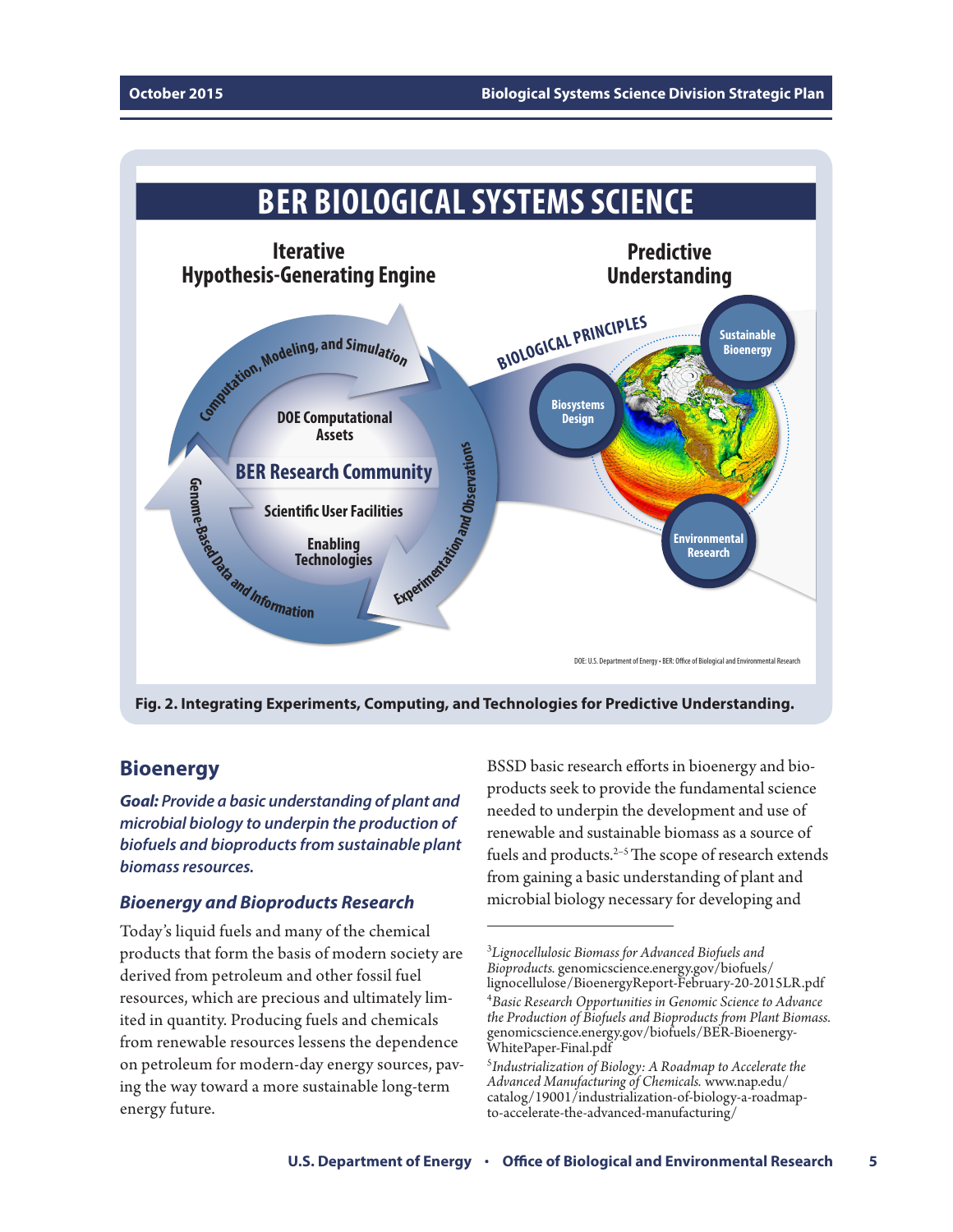converting dedicated bioenergy crops to fuels and products to obtaining fundamental insights into the sustainability of bioenergy crop production.

Much of the division's recent efforts in bioenergy research have been performed within the DOE Bioenergy Research Centers [\(genomicscience.energy.](http://genomicscience.energy.gov/centers/index.shtml) [gov/centers/\)](http://genomicscience.energy.gov/centers/index.shtml). These large interdisciplinary centers have provided key insights into the fundamental biology needed to spur broader development of biofuels from lignocellulosic plant biomass. Continued bioenergy research within BSSD will seek to expand on this body of knowledge to extend the range of biofuels and bioproducts that could be produced from biomass feedstocks. The challenge is to develop the underlying fundamental science needed to produce a wide variety of fuels and products from renewable and sustainable biomass resources as replacements for those currently generated from petroleum.

## *Subgoal: Provide the basic science to enable a sustainable and commercially viable lignocellulosic biomass-derived advanced biofuels and bioproducts industry.*

This goal will be achieved by:

- **•** Elucidation of the regulation of gene networks, proteins, and metabolites to improve plant feedstock productivity and sustainability.
- **•** Comparative approaches to enhance knowledge of the structure, function, and organization of plant genomes, leading to innovative strategies for feedstock characterization, breeding, manipulation, and improvement.
- **•** Characterization of plant germplasm collections and advanced breeding lines of bioenergy crops to discover and deploy valuable alleles for key bioenergy traits.
- **•** Development of new cultivars of regionally adapted bioenergy feedstock crops in public breeding programs using innovative approaches to identify desirable traits and accelerate trait integration.
- **•** Research into the complex interactions between bioenergy feedstock plants and their environment and the influence of these processes on plant growth and development, expression of bioenergy-relevant traits, and adaptation to changing environments.
- **•** New and fundamental knowledge of biomass deconstruction processes to convert a broader range of biomass types into a range of precursor substrates readily convertible into biofuels and bioproducts.
- **•** Increased rates of biomass degradation and expanded utilization of biomass components (e.g., hemicellulose and lignin monomers).
- **•** Decreased susceptibility to product inhibition by toxins released during biomass breakdown or high titers of synthesized biofuels, thus increasing the efficiency and yield of biofuel production.
- **•** Increased tolerance to physicochemical stresses associated with industrial-scale biofuels production (e.g., elevated temperature, altered pH levels, or fuel toxicity).
- **•** Modified functional properties that result in increased yield of biofuel compounds or synthesis of a broader range of molecules that can be used as next-generation biofuels and related bioproducts.

Fundamental bioenergy research efforts within BSSD will be coordinated with DOE programs and governmental other agencies engaged in bioenergy research, including the DOE Advanced Research Projects Agency–Energy (ARPA-E), DOE Office of Energy Efficiency and Renewable Energy (EERE), U.S. Department of Agriculture (USDA), National Science Foundation (NSF), and U.S. Department of Defense (DOD).

### *Sustainability Research*

BSSD's basic science investments in plant and microbial research are advancing the production of biofuels and bioproducts from domestic lignocellulosic sources. As these efforts progress toward development of new dedicated bioenergy crops, novel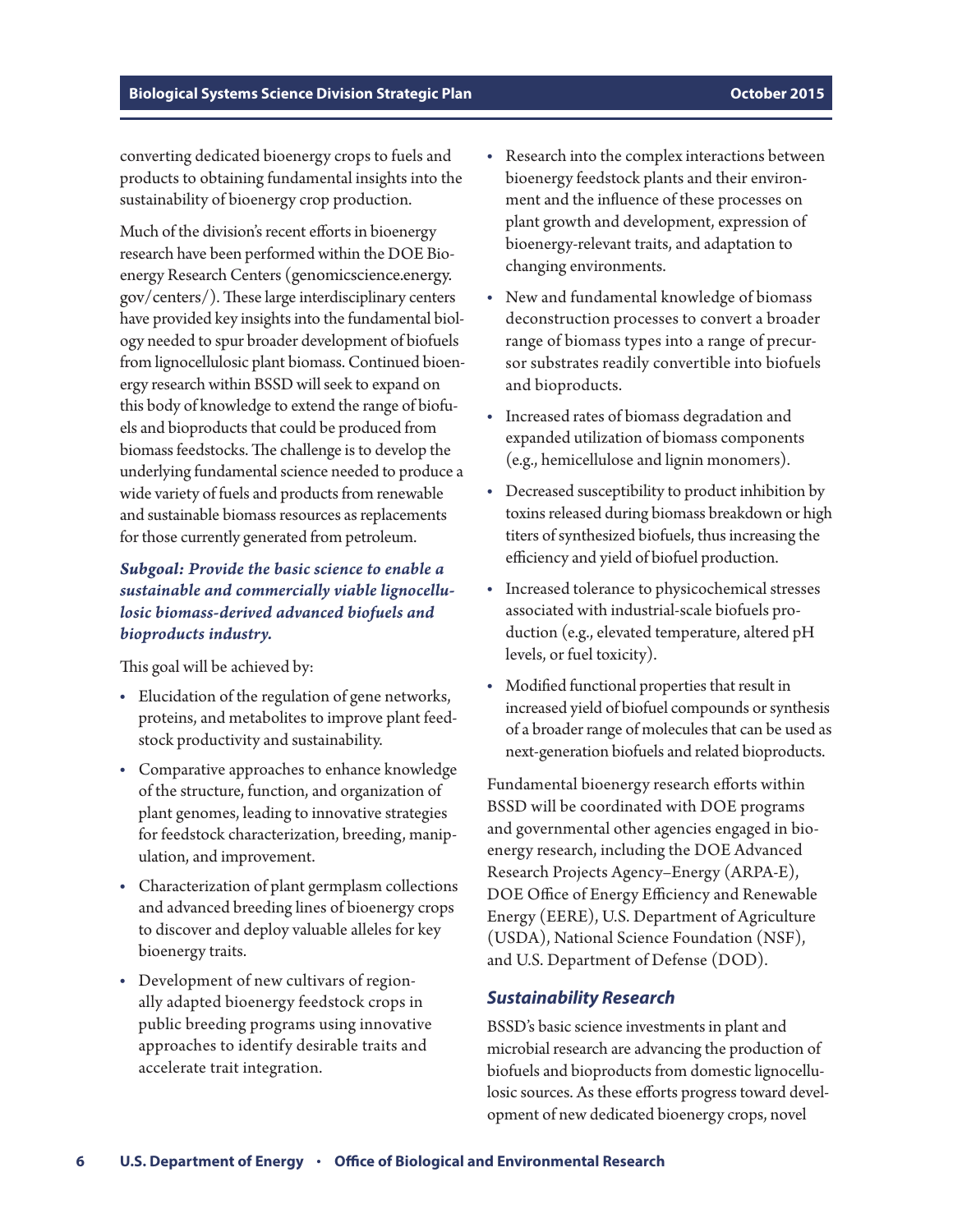<span id="page-10-0"></span>strategies will be needed to ensure sustainable largescale crop production.<sup>2,6</sup>BSSD's systems biology approaches to bioenergy production will build on extensive knowledge of plant and microbial systems and combine these efforts to examine plant-microbe interactions to gain insights into sustainable bioenergy crop cultivation. Key to this effort will be gaining a predictive understanding of plant-microbe interactions leading to improved growth and yield of dedicated bioenergy crops across a range of marginal soil types and geographic regions. An important aspect of this research will be to enable development of robust feedstocks and associated microbial communities that require few external inputs (i.e., nutrients), are resistant to environmental change, and have minimal ecosystem impacts.

*Subgoal: Develop new approaches to bioenergy agriculture that cost-effectively provide high yields of biomass on marginal lands requiring few or no inputs with plants highly adaptable to changing environmental conditions and having minimal to no impacts on the ecosystem.*

This goal will be accomplished by:

- **•** Understanding the molecular and physiological mechanisms that control crop vigor, resource use efficiency, and resilience to increase biomass productivity under changing and occasionally suboptimal conditions.
- **•** Characterizing the extent to which microbes contribute to plant performance, stress tolerance, and adaptation to changing environmental conditions and maximizing positive plant-microbe interactions in cropping systems by developing cultivars that take advantage of these beneficial interactions.
- **•** Using genomic knowledge of soil microbial communities to predict the response of key biogeochemical processes (e.g., carbon stabilization, denitrification, nitrous oxide fluxes, methane

oxidation, and leaching losses) to episodic environmental events such as freeze-thaw cycles, prolonged drought, and rainfall.

- **•** Manipulating specific feedstock plant traits to enhance soil carbon sequestration via changes to the quantity, quality, and location of belowground carbon inputs and promoting nutrient and soil conservation through changes in rooting patterns and architecture.
- **•** Developing process-based, multiscale models that take into account key variables such as genomic properties of biofuel crops, rhizosphere community functions, soil carbon stabilization, nutrient cycling, and greenhouse gas production and that accurately predict plant performance and ecosystem processes under changing environments.

BSSD efforts in sustainability research will be closely coordinated with USDA programs (particularly for access to field sites) and DOE ARPA-E and EERE projects. Additionally, as insights are gained on key variables affecting plant growth and yields across small ecosystems, potential opportunities may emerge to incorporate predictive understanding of this information into the largerscale ecosystem research and modeling efforts conducted by BER's Climate and Environmental Sciences Division (CESD). Such efforts could contribute to regional-scale impact assessments of Earth and environmental system change on bioenergy plant growth and yield, information needed by planners at a more local scale.

# **Biosystems Design**

# *Goal: Develop the fundamental understanding of genome biology needed to design, modify, and optimize plants, microbes, and biomes for beneficial purposes.*

The ability to manipulate the genomes of plants and microbes is expanding rapidly. Biosystems design offers the potential to take advantage of biochemical mechanisms developed in natural systems and apply them in beneficial ways for a broad range of

<sup>6</sup> *Research for Sustainable Bioenergy: Linking Genomic and Ecosystem Sciences.* [genomicscience.energy.gov/](http://genomicscience.energy.gov/sustainability/sustainability13report.shtml) [sustainability/sustainability13report.shtml](http://genomicscience.energy.gov/sustainability/sustainability13report.shtml)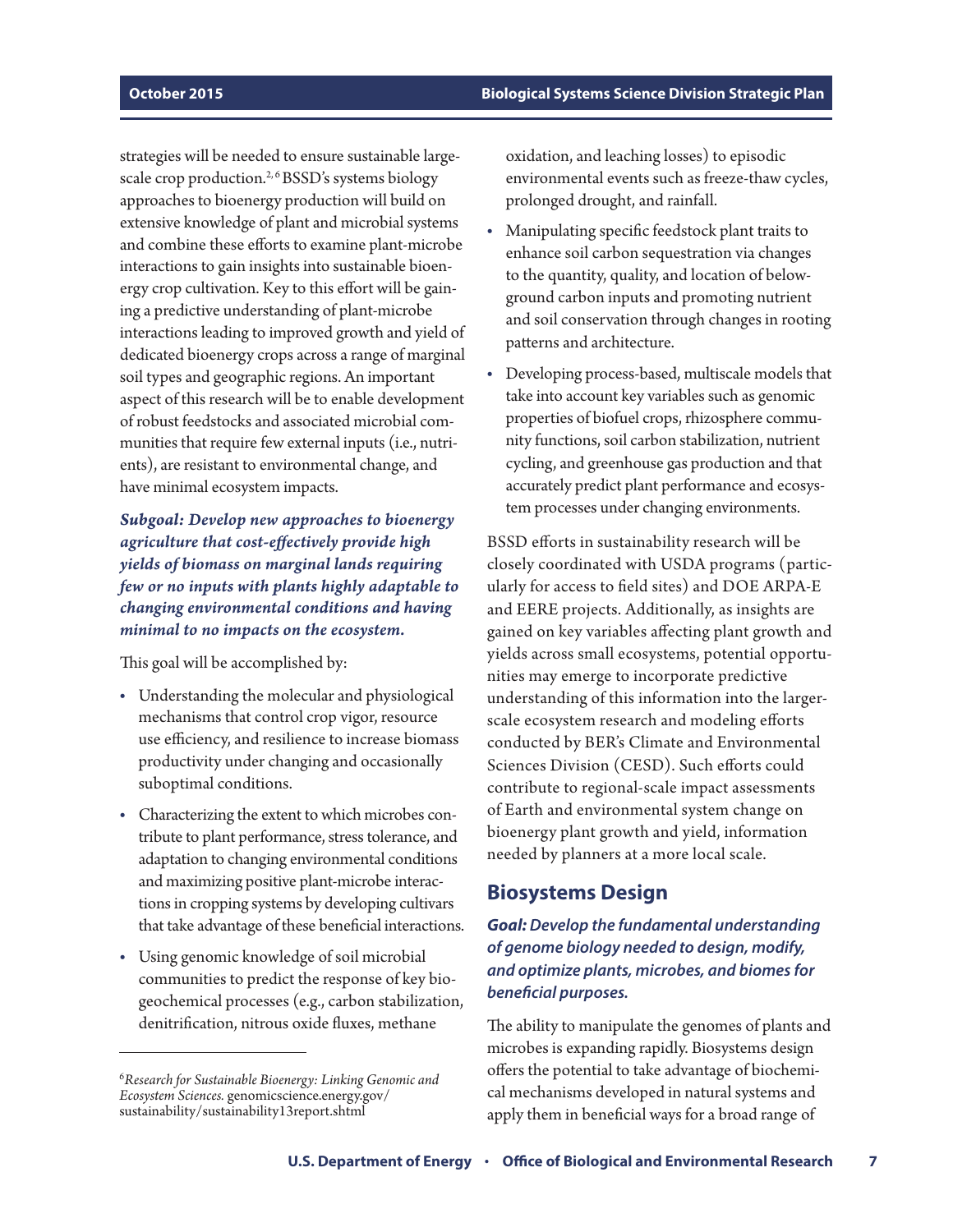<span id="page-11-0"></span>uses in bioenergy and a host of industrial applications. In fact, gaining an understanding of the design principles involved in manipulating microbial and plant genomes is key to developing innovations for a biobased economy. $2,5,7$ 

Building on BSSD's long history of genomic science, the division will gain insights into the underlying principles governing genome organization and regulation for the purpose of designing new beneficial functions and capabilities into organisms. Biotechnology as a research endeavor is advancing quickly, and although new techniques are enabling researchers to more easily manipulate plant and microbial genomes for desired uses, significant barriers for expanding this capability still exist. BSSD will seek to provide the necessary fundamental understanding and capabilities to overcome these barriers and spur broader innovation in biosystems design for a host of DOE-relevant purposes. These efforts will lead to new innovations in biotechnology with implications for a broader biobased economy through development of:

- **•** Better understanding of fundamental biological design principles to determine the foundational laws governing living systems and better define the "solution space" available to biosystems designers.
- **•** Genome-scale engineering tools enabling improved integration of large synthetic DNA constructs, high-throughput gene editing and recoding technologies, and incorporation of alternate amino acids and other synthetic design assemblies.
- **•** New DNA synthesis and assembly technologies for cost-effective, high-efficiency synthesis and assembly of large DNA constructs.
- **•** Diverse platform microbes and plants for which there is sufficient baseline understanding of their systems biology properties and available molecular genetics tools on which to base

genome-scale engineering approaches, providing a broader array of functional capabilities and growth characteristics.

- **•** Minimal cell and *in vitro* systems using highly streamlined platform organisms or entirely cellfree *in vitro* systems with fully defined pathways and functional components that facilitate easier modification and increased process control.
- **•** Advanced computationally aided design tools for biological systems (e.g., BioCAD) to facilitate *in silico* design of synthetic parts and systems, accommodate a wider suite of biological parts and platform organisms, and enable efficient workflows for construction and experimental validation of large numbers of genetic design variants.
- **•** Biocontainment mechanisms permitting incorporation of multiple redundant safeguards at each step of the design process, thereby preventing inadvertent release or deliberate misuse of synthetic biological systems.

BSSD efforts in biosystems design will be coordinated with agencies conducting complementary basic science efforts in this area, including NSF and DOD's Defense Advanced Research Projects Agency program.

### **Environmental Research**

*Goal: Gain a predictive understanding of biological processes controlling the flux of materials (carbon, nutrients, and contaminants) in the environment and how these processes impact ecosystem function.*

BSSD's Genomic Science program has been at the forefront of research to gain a broad understanding of microorganisms found in the environment, their functional attributes, and their impact on local and global biogeochemical cycles.<sup>2</sup> Advances in genome sequencing technology have greatly expanded these efforts not only to uncover new metabolic capabilities within individual microbes but also to begin to mechanistically understand

<sup>7</sup> *Biosystems Design: Report from the July 2011 Workshop.* [genomicscience.energy.gov/biosystemsdesign/](http://genomicscience.energy.gov/biosystemsdesign/biosystemsdesign.shtml) [biosystemsdesign.shtml](http://genomicscience.energy.gov/biosystemsdesign/biosystemsdesign.shtml)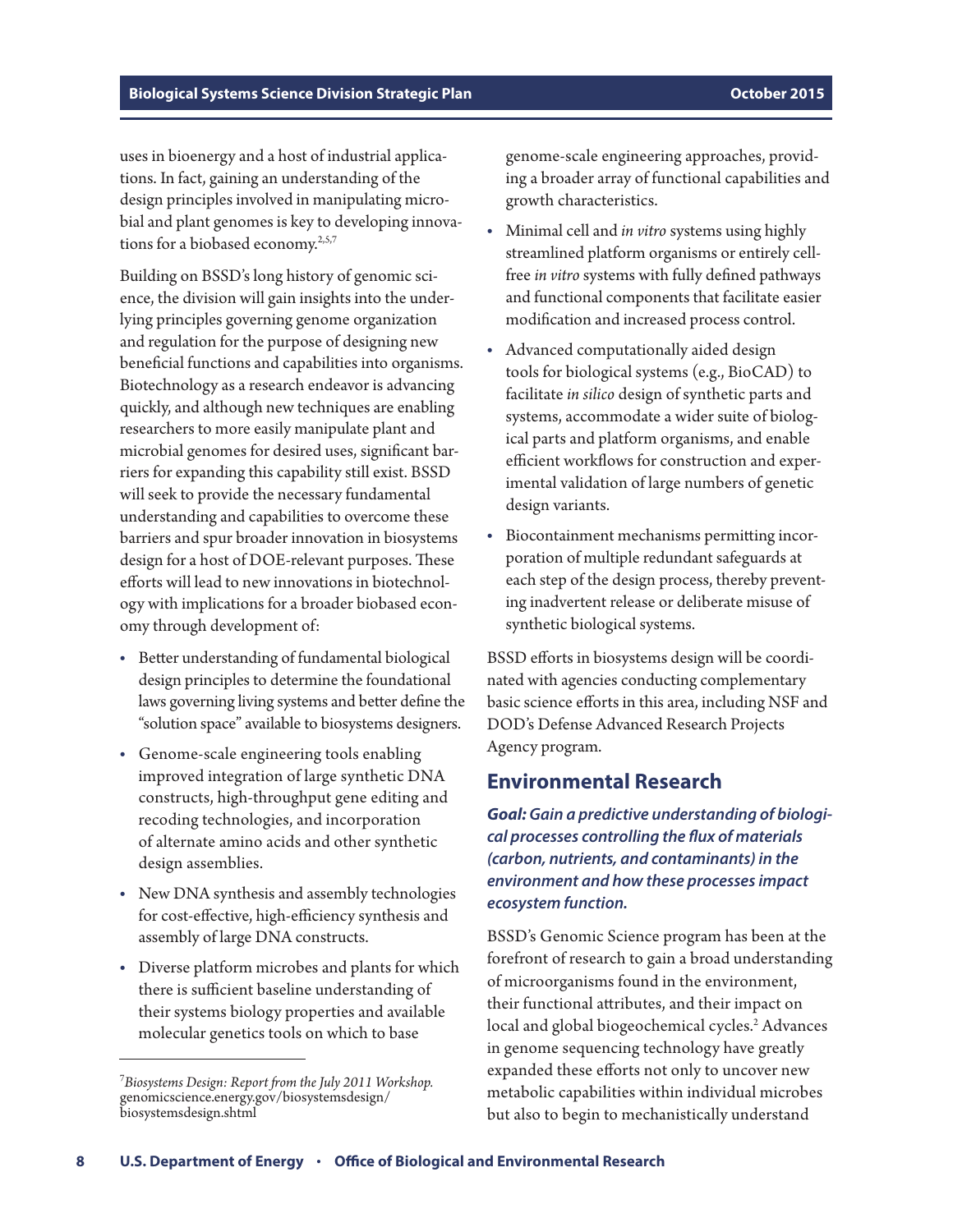<span id="page-12-0"></span>how microbial communities function.2 BSSD's environmental research efforts combine this genome-enabled information with experimental approaches on function to gain a predictive understanding of biological processes in the environment. These studies will continue to explore a range of environments to discover new metabolic processes of potential use in BSSD's bioenergy research, but also to gain a predictive understanding of how microbial communities impact the cycling of carbon, nutrients, and DOE-relevant contaminants. These efforts are tied to obtaining a better understanding of how microbial communities impact the flux of materials in the environment, respond to Earth system changes, and affect plant-microbe interactions influencing the sustainable growth and yield of bioenergy plants. This research builds on BSSD's genomic science legacy and seeks to integrate mechanistic understanding of cellular metabolism with external environmental and microbial community interactions across a range of observational scales, from processes occurring within single cells to microbiome or small ecosystem scales. Major objectives for environmental research include:

- **•** Systems biology studies on microbes, microbial consortia, and microbe-plant interactions involved in large-scale terrestrial carbon cycling processes, with particular emphasis on giving organisms that have been determined to play key roles the status of experimentally tractable model organisms.
- **•** Determination of the role of microbial communities as key points of integration between major biogeochemical cycles (e.g., carbon, nitrogen, sulfur, and phosphorus) and the impact of these interconnections on the rate and magnitude of carbon cycle processes in changing ecosystems.
- **•** Further development of environmental omics approaches (e.g., metagenomics, metatranscriptomics, metaproteomics, and community-scale metabolomics) and associated data integration tools to investigate *in situ* microbial community functional processes involved in carbon cycling.
- **•** Development of omics-enabled techniques for imaging and analysis of microbial community structure and function in terrestrial environments, with particular emphasis on tools permitting high-resolution and quantitative measurements in technically challenging settings such as soils, sediments, and key interfacial environments (e.g., decaying organic material, mineral aggregates, and plant roots).
- **•** The ability to translate predictive understanding of biological processes occurring within individual organisms to complex communities operating at ecosystem scales. As BSSD environmental research matures, the division will seek opportunities to couple these efforts with CESD environmental programs to achieve this objective.

# **Enabling Capabilities for Systems Biology Research**

*Goal: Develop the enabling computational, visualization, and characterization capabilities to integrate genomic information with functional information on biological processes.*

BSSD seeks to accelerate the pace of genomic science by developing more efficient ways to integrate a broad range of omics information to test hypotheses and validate simulations of key biological processes relevant to DOE missions. The division will support the development of complementary enabling capabilities in areas including high-performance computing (HPC), imaging, and characterization.

Specifically needed are new technologies that can evaluate whole biological systems. As genomic information becomes more widely available, novel high-throughput experimental techniques will be required for testing multiple hypotheses on these systems and for identifying and manipulating gene function. Such capabilities hold the potential not only to speed understanding of individual metabolic processes, but also to place those processes in the context of larger biological systems (e.g., cells, plant tissues, or microbial communities).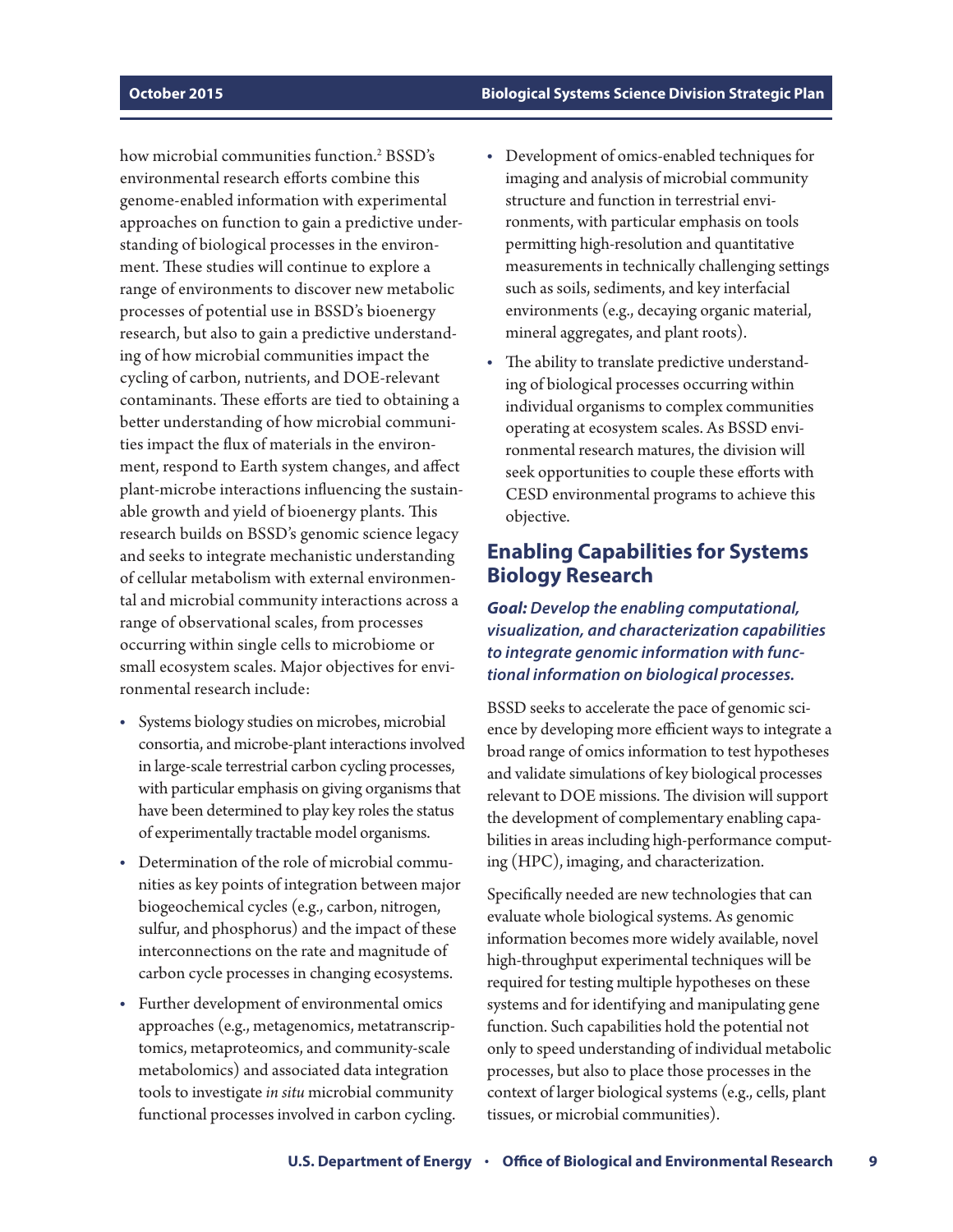Similarly, new capabilities to visualize biological processes within and among cells are needed to validate assumptions on the spatiotemporal relationships of such processes in and among cells or plant tissues. New imaging, measurement, and characterization technologies will provide a vital check on simulations and predictions of cellular processes and will enable researchers to image gene expression in the dynamic environment of living cells. These capabilities will be crucial for gaining a predictive understanding of complex biological systems.

New technologies often spur discovery but also can simplify and accelerate the interpretation, analysis, and dissemination of data within the larger research community. New open-access cyberinfrastructure platforms that rely on HPC are needed so that researchers can readily access, analyze, update, and share results of genomic research with the broader scientific community.

### *Leveraging High-Performance Computational Platforms*

BSSD's approach to systems biology research requires the integration of a vast range of omics data from numerous disparate sources. The sheer volume of information available is itself a significant bottleneck to conducting hypothesis-based research on complex biological systems. HPC offers a way to help simplify working effectively with this largescale data.

Open-access cyberinfrastructure platforms operating in the cloud on DOE systems provide researchers with access to many of the world's most powerful computers. These machines offer the ability to rapidly automate and analyze extremely large and complex datasets efficiently and in ways that could greatly streamline systems biology investigations. Such platforms also can enable researchers to share large-scale analyses reproducibly with collaborators and extrapolate omics results across an ever-increasing phylogenetic spectrum.

The integration of open-access cyberinfrastructure platforms on HPC systems into BSSD's genomic science endeavor is crucial for accelerating knowledge generation and dissemination within the research community. All these needs constitute the motivating ideas behind KBase, a major BER investment to provide a common cyberinfrastructure for genomic science. KBase is an ambitious step toward integrating HPC into genomic research, an effort that BSSD will pursue within its portfolio. Specific BSSD objectives include support for developing:

- **•** Open-access cloud-based platforms to enable researchers to conduct complex, diverse, and integrated genomic-based analyses on highperformance computers.
- **•** User-friendly interfaces to simplify the analysis of complex, large-scale omics data and to assemble the results in an experimentally tractable format.
- **•** Capabilities to reproducibly share large-scale omics analyses with other researchers.
- **•** New computationally efficient approaches for analyzing large omics datasets.
- **•** Methods for assembling omics data into wholecell simulations to allow iterative *in silico* behavior prediction and hypothesis development under varied environmental conditions.
- **•** Methods for assembling models of multicellular organisms and communities to gain a predictive understanding of plant and microbial community function.
- **•** Progress toward integration of biological and ecological or environmental models.

BSSD will coordinate with the DOE Office of Advanced Scientific Computing Research (ASCR) to address these goals and the unique computational challenges posed by large-scale genomics research and biological process simulation. Closer ties with ASCR programs are needed to understand and explore the potential for incorporating HPC and new computational approaches into biological research, not only for discovery science but also to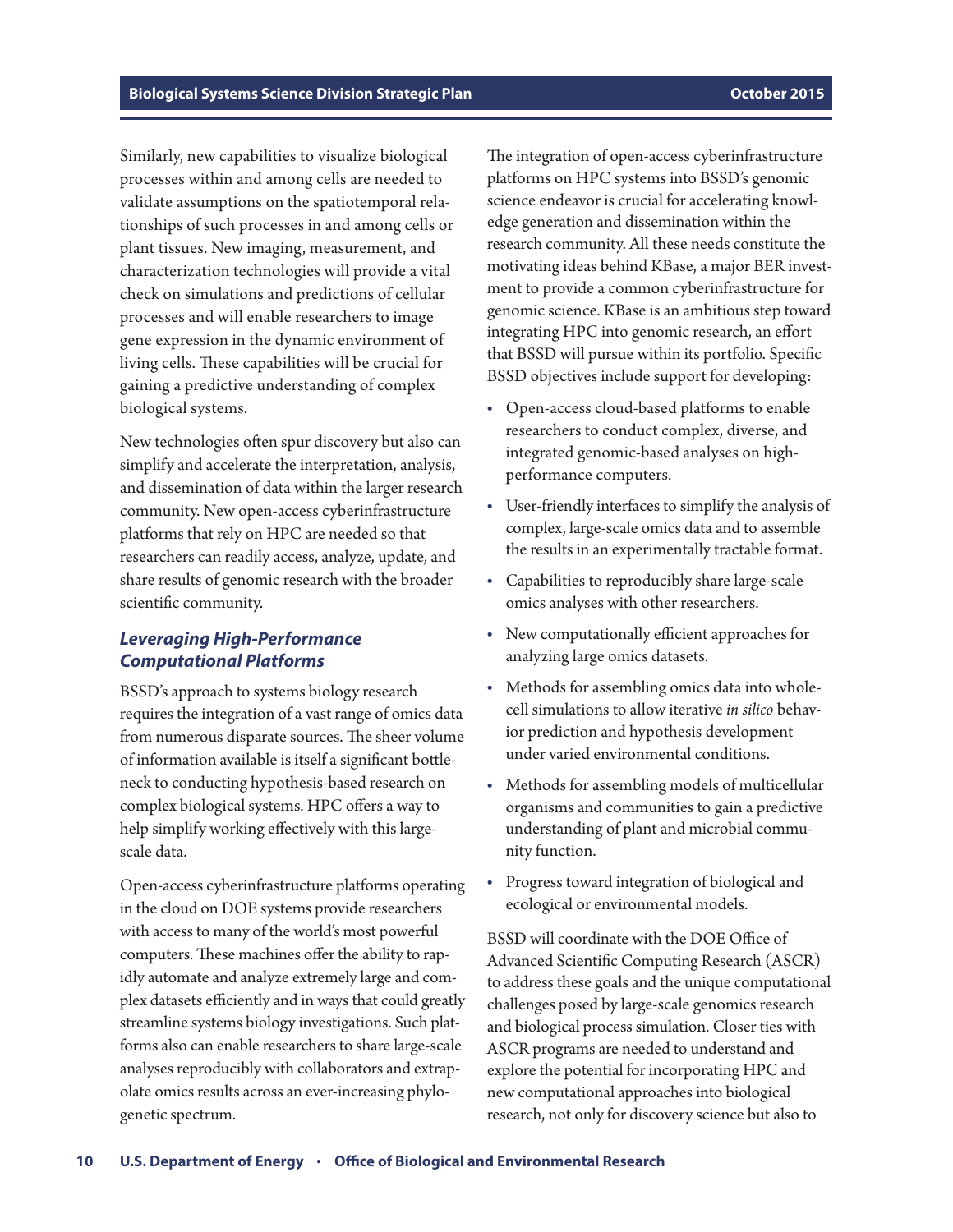<span id="page-14-0"></span>simplify the research community's ability to work with extremely large and diverse datasets. BSSD also will coordinate data integration efforts with CESD to permit the incorporation of genome-based predictive understanding of microbial and plant systems into larger-scale models of ecosystem function.

## *Molecular-Scale Science and Bioimaging Technologies*

While genomics provides a window into the genetic potential and expression of genes in a microorganism or plant cell, understanding the spatial and temporal functional dynamics of cellular processes occurring *in vivo* is also essential. Visualizing how processes are regulated, expressed, and organized within the dynamic context of a living cell is crucial to gaining a systems perspective on how cells function, particularly in response to environmental stimuli, signaling from other cells, or engineered genomic changes.

To understand how genetic information is translated to function, BSSD is seeking development of new multifunctional, multiscale imaging and measurement technologies to visualize the spatiotemporal expression and function of biomolecules, intracellular structures, and the flux of materials across cellular compartments. These technologies will provide information on the expression, modification, function, and degradation of biomolecules within living cells. This information is crucial for validating hypotheses about cellular function, improving simulations of the cellular environment, and designing new functions into plants, microorganisms, or biomes. BSSD will seek new technologies to:

- **•** Combine structural information about biomolecules with computation and bioinformatics to infer function, improve genome annotation, and/or design new functions.
- **•** Visualize the spatial and temporal dynamics of expressed biomolecules within or between living plant or microbial cells and their communities.
- **•** Use visualization techniques to validate predictions and simulations of cellular dynamics.
- **•** Develop multifunctional bioimaging technology capabilities and scientific infrastructure for measuring, analyzing, and modeling whole-cell and multicellular biological systems.
- **•** Develop *in situ*, dynamic, and nondestructive approaches to multifunctional imaging, quantitative flux measurements, and multiscale integrative analysis of biological systems.

These efforts combine molecular-scale science capabilities within BSSD's structural biology component, the division's new effort in Bioimaging Technology development, and technologies available at the DOE Environmental Molecular Sciences Laboratory (EMSL) and other DOE user facilities. Combining structural information on biomolecules with visualization techniques and computer simulation offers the potential to gain a deeper understanding of cellular metabolism or engineered metabolic processes occurring *in vivo*. BSSD will seek engagement of the scientific community to help chart a path forward for this important portfolio element.

# **Integration of User Facility Capabilities**

*Goal: Broaden the integrative capabilities within and among DOE user facilities to foster a more interdisciplinary approach to BER-relevant science and aid interpretation of plant, microbe, and microbial community biology.*

DOE operates a unique portfolio of national scientific user facilities with a broad array of analytical capabilities freely available to the scientific community. For BSSD programs, these facilities could provide added value to researchers if the ability to combine access to one or more capabilities could be offered to users simultaneously. Such collaborations could promote the types of interdisciplinary research needed to address complex BSSD basic science objectives.

Within BER, collaborations among user facilities are already ongoing. For example, DOE's JGI and EMSL issue joint solicitations to scientists seeking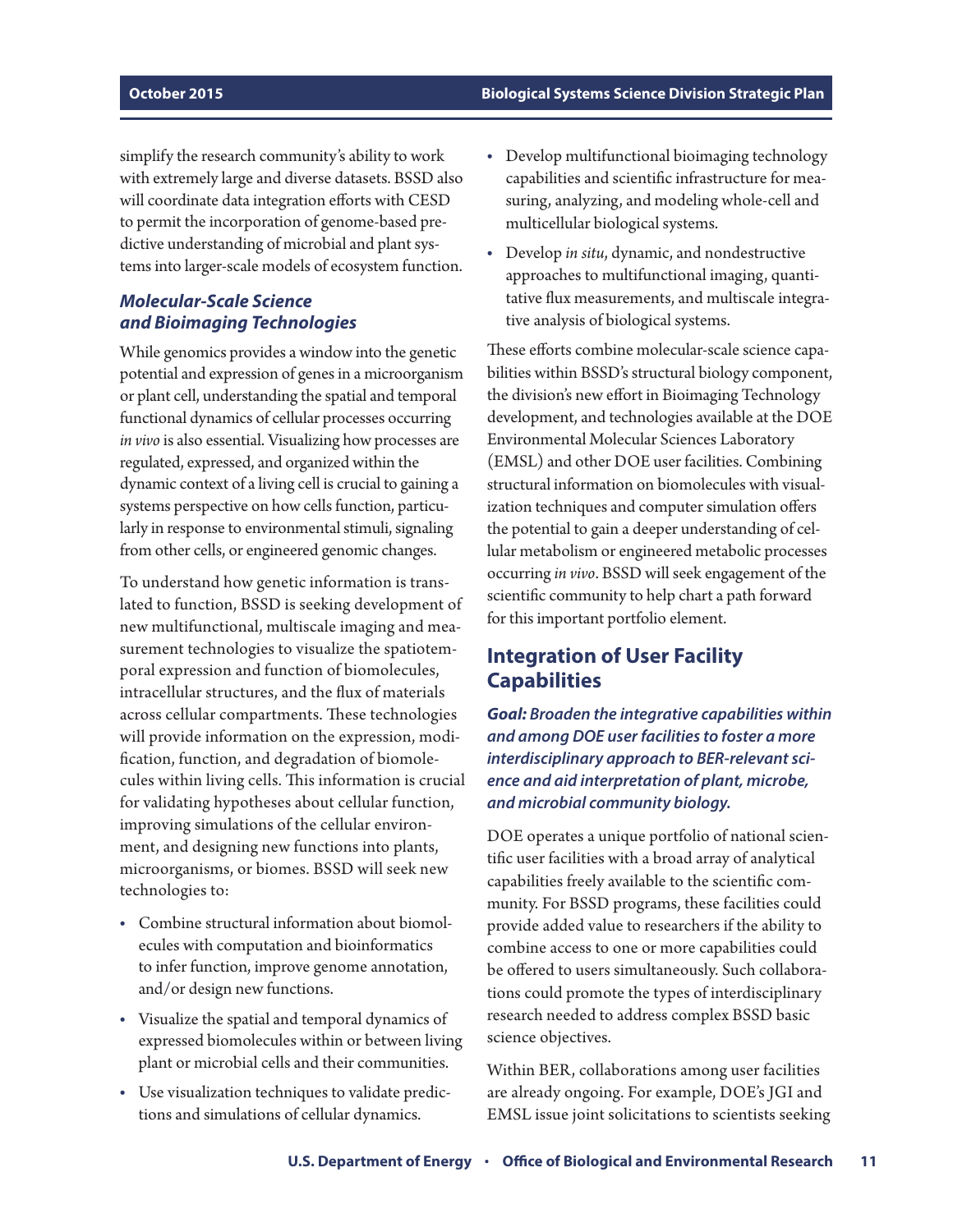<span id="page-15-0"></span>access to multiple capabilities. These collaborative activities enable users to combine unique capabilities from both user facilities to address interdisciplinary research questions. Specifically, the JGI-EMSL collaboration enables users to couple advanced genome sequencing and analysis capabilities at JGI with the advanced proteomics and imaging capabilities at EMSL. Other combinations are certainly possible between these two centers, and similar collaborative approaches could be taken with other user facilities. BSSD will explore this potential among the BER user facilities and seek to develop comparable collaborations with other DOE user facilities where applicable.

### *Genome Sequence Production and Interpretation (DOE Joint Genome Institute)*

The DOE JGI is the premier DNA sequencing facility devoted to understanding DOE-relevant plants, microbes, and microbial communities. BSSD's efforts in genomic science depend on JGI and other sequencing centers to produce the genome sequences that serve as the foundational data on which to base a systems biology research program. As a user facility, JGI has been an essential resource for the genomic science community and has continued to adapt new technology to its user services portfolio. JGI is transitioning to focus more on the interpretation of genomes rather than just their production. As sequencing costs continue to decrease (and capacity continues to increase), JGI is engaging the research community to incorporate new innovative and high-throughput technologies to provide additional interpretative value to the genomic sequences it produces. As BSSD programs shift toward interpreting and designing new genomic functions, JGI is providing an array of new capabilities, including computational techniques to analyze and compare genome sequences, technologies for single-cell analysis, DNA synthesis services, and techniques to aid metabolic engineering of organisms.

JGI remains a prominent and crucial feature of the BSSD portfolio and will continue to support BSSD bioenergy and environmental science goals through:

- **•** Continued leadership in genome sequencing technologies adapted to address the highly complex genomes of plants and microbial communities (metagenomics).
- **•** Development of large-scale DNA synthesis and genomic manipulation capabilities to enable users to understand genome organization, regulation, manipulation, and design.
- **•** New analysis techniques to compare genomic data for improved structural and functional genomic annotations.
- **•** Development of new high-throughput phenotyping technologies to support genomic functional annotation with experimental data.
- **•** Incorporation of HPC into genome analysis capabilities.
- **•** Collaborations and joint user access activities with other DOE user facilities that have complementary capabilities for interpreting gene and genome function.

BSSD will continue to work with JGI to develop a range of capabilities for genomic science, either in house or in combination with other DOE user facilities. The division will work collaboratively with JGI and EMSL to further promote joint user access to capabilities at each facility. Similar joint solicitations could be explored to leverage, for example, the structural biology capabilities at DOE's synchrotron light and neutron sources, as well as other DOE user facilities.

BSSD will seek to facilitate collaborative activities among DOE user facilities not only to increase the visibility of the centers among a broader range of BER scientists, but also to promote the interdisciplinary use of these facilities in BSSD research.

# **Summary**

These are exciting times for biology. Rapid advances in basic biological science and biotechnology are beginning to provide solutions to major health, energy, environmental, and economic challenges. BSSD science has been and continues to be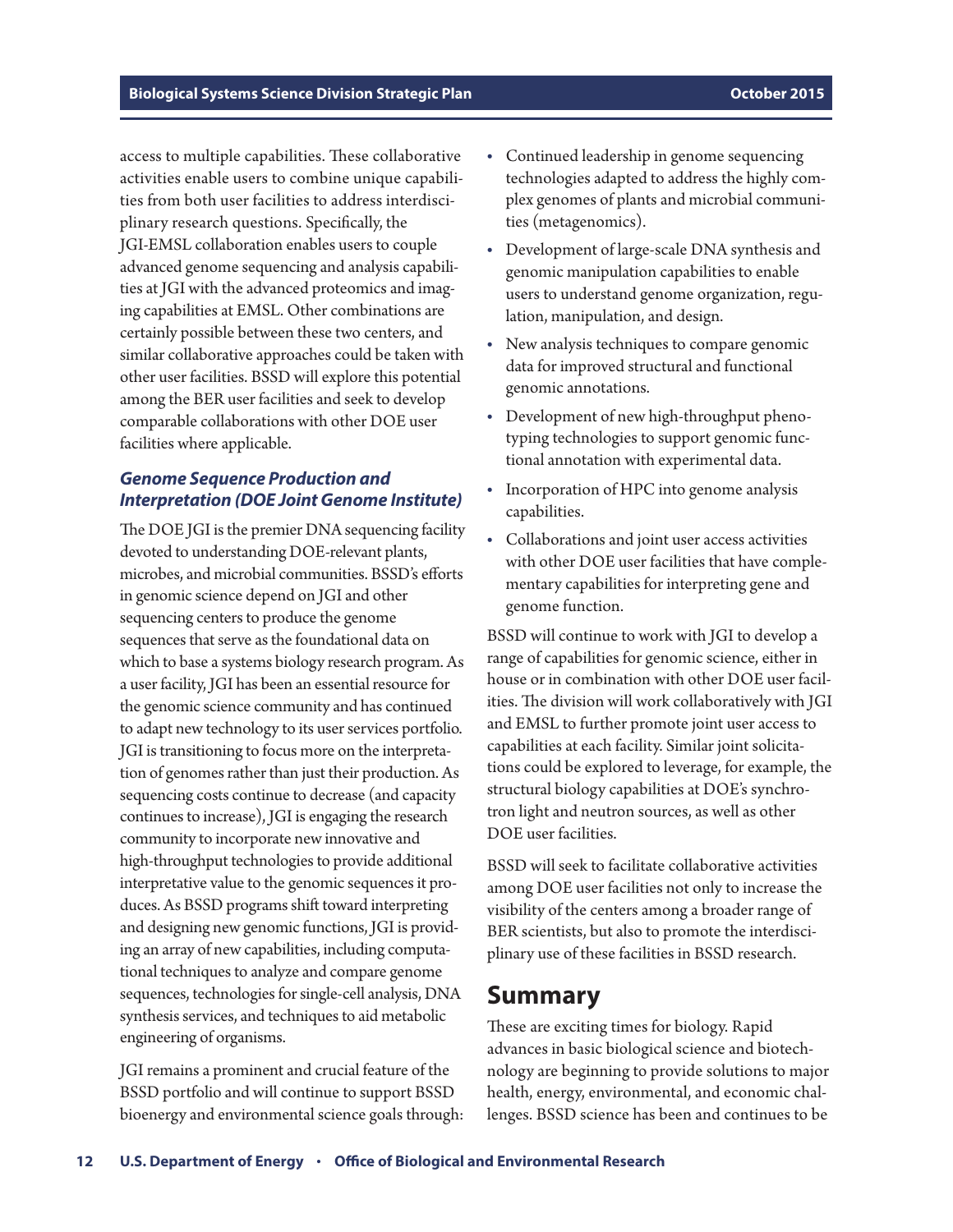<span id="page-16-0"></span>at the forefront of providing leading-edge biological science for DOE and is well positioned to continue to make major scientific contributions in the future. With its unique combination of scientific and technological talent supported within academia and DOE national laboratories, advanced world-class scientific capabilities at DOE user facilities, and access to the most powerful computational systems in the world, BSSD research has an

auspicious future. This document describes current areas of emphasis within the BSSD portfolio but also outlines the division's plan to develop more integrative and efficient use of the capabilities available within its programs and the larger DOE complex. Working with the research community to leverage these assets will help provide the basic science underpinning solutions to DOE energy and environmental challenges.

# **Acronyms**

| <b>ARPA-E</b> | DOE Advanced Research Projects Agency-Energy           |
|---------------|--------------------------------------------------------|
| <b>ASCR</b>   | DOE Office of Advanced Scientific Computing Research   |
| <b>BER</b>    | DOE Office of Biological and Environmental Research    |
| <b>BSSD</b>   | <b>BER Biological Systems Science Division</b>         |
| <b>CESD</b>   | <b>BER Climate and Environmental Sciences Division</b> |
| <b>DOD</b>    | U.S. Department of Defense                             |
| <b>DOE</b>    | U.S. Department of Energy                              |
| <b>EERE</b>   | DOE Office of Energy Efficiency and Renewable Energy   |
| <b>EMSL</b>   | DOE Environmental Molecular Sciences Laboratory        |
| <b>HPC</b>    | high-performance computing                             |
| <b>JGI</b>    | DOE Joint Genome Institute                             |
| <b>KBase</b>  | DOE Systems Biology Knowledgebase                      |
| <b>NERSC</b>  | National Energy Research Scientific Computing Center   |
| <b>NSF</b>    | <b>National Science Foundation</b>                     |
| <b>USDA</b>   | U.S. Department of Agriculture                         |